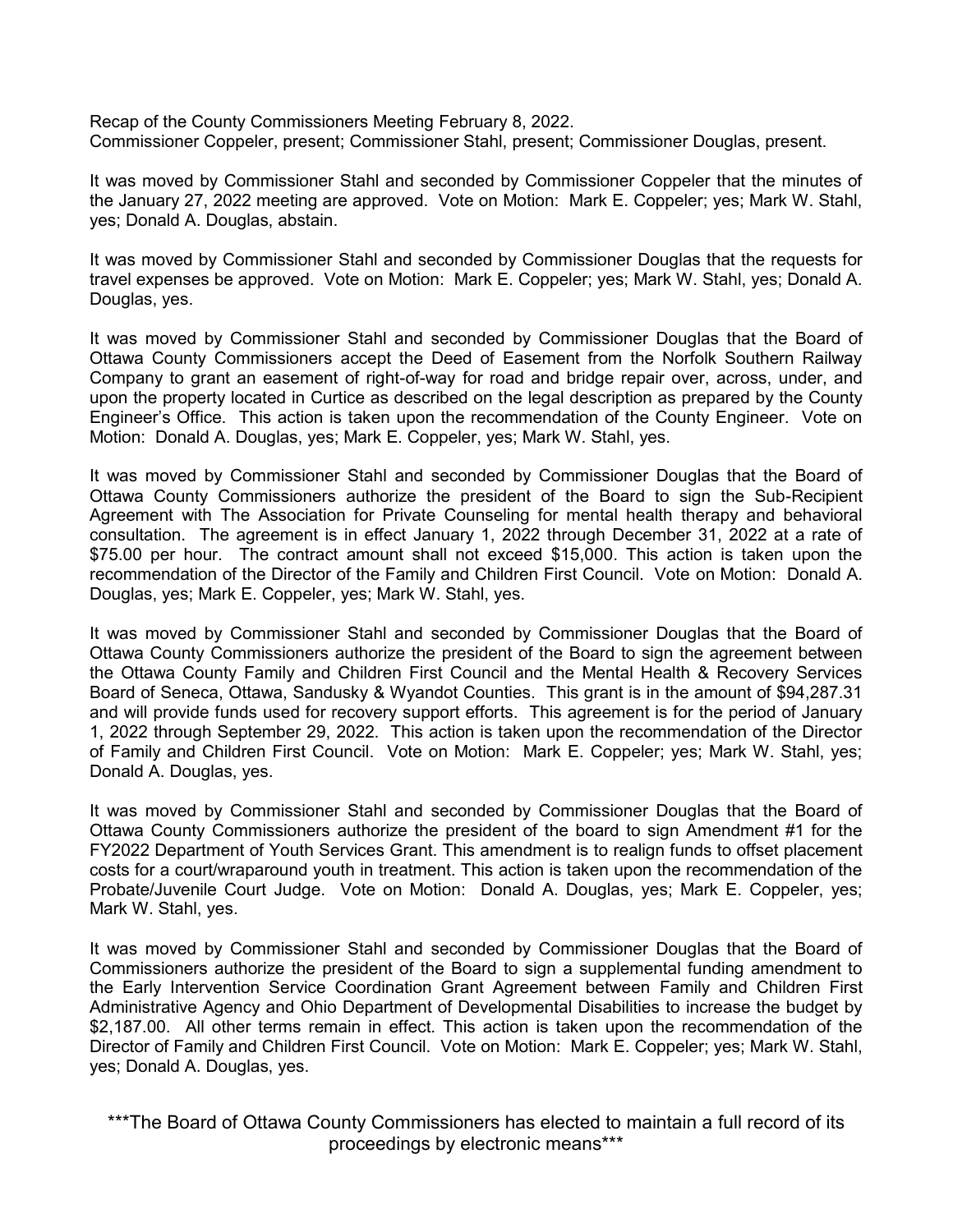It was moved by Commissioner Stahl and seconded by Commissioner Douglas that the Board of Ottawa County Commissioners authorize the signing of the Memorandum of Understanding with the AFSCME Union and the Board of Commissioners on behalf of the collective bargaining agreement with the Job and Family Services. This MOU will permit union employees to receive a one-time bonus of \$1,000 in 2022 that is non-precedent setting. Vote on Motion: Mark E. Coppeler; yes; Mark W. Stahl, yes; Donald A. Douglas, yes.

It was moved by Commissioner Stahl and seconded by Commissioner Douglas that the Board of Ottawa County Commissioners rescind the motion dated December 16, 2021 and authorize the signing of the revised Space Agreement with the City of Port Clinton for use of the Port Clinton Senior Center Building for senior resource activities. This agreement is effective January 1, 2022 and shall be for a one-year term, and shall automatically renew thereafter as a year to year agreement unless terminated. This space is donated by the City of Port Clinton. This action is taken upon the recommendation of the Director of Senior Resources. Vote on Motion: Donald A. Douglas, yes; Mark E. Coppeler, yes; Mark W. Stahl, yes.

It was moved by Commissioner Stahl and seconded by Commissioner Douglas that the Board of Ottawa County Commissioners revise the resignation date from Margaret Osborne, Executive Director of the Family & Children First Council, to February 25, 2022. Vote on Motion: Donald A. Douglas, yes; Mark E. Coppeler, yes; Mark W. Stahl, yes.

It was moved by Commissioner Stahl and seconded by Commissioner Douglas that the Board of Ottawa County Commissioners revise the hire date of Patcia Lanchman as a part-time Coroner Investigator to February 22, 2022 not to exceed thirty (30) hours per week. The amount of pay will be \$20.00 per hour. This action is taken upon the recommendation of the Ottawa County Coroner. Vote on Motion: Mark E. Coppeler; yes; Mark W. Stahl, yes; Donald A. Douglas, yes.

It was moved by Commissioner Stahl and seconded by Commissioner Douglas that the Board of Ottawa County Commissioners authorize the president of the Board to sign the satisfaction of mortgage for Joyce Muirhead for property located in the Village of Oak Harbor. The mortgage is in the amount of \$4,369 and all mortgage requirements have been met. This action is taken upon the recommendation of the Director of the Regional Planning Commission. Vote on Motion: Donald A. Douglas, yes; Mark E. Coppeler, yes; Mark W. Stahl, yes.

It was moved by Commissioner Stahl and seconded by Commissioner Douglas that the Board of Ottawa County Commissioners set a bid opening date of March 29, 2022 at 10:00 a.m. at which time bids received will be opened for the Flood Hazard Mitigation/Home Elevation Project for 2036 S. Ewersen Road, Port Clinton. This action is taken upon the recommendation of the Director of the Regional Planning Commissioner. Vote on Motion: Donald A. Douglas, yes; Mark E. Coppeler, yes; Mark W. Stahl, yes.

It was moved by Commissioner Stahl and seconded by Commissioner Douglas that the Board of Ottawa County Commissioners set a bid opening date of March 29, 2022 at 10:15 a.m. at which time bids received will be opened for the Flood Hazard Mitigation/Home Elevation Project for 91 N. Shawnee Drive, Port Clinton. This action is taken upon the recommendation of the Director of the Regional Planning Commission. Vote on Motion: Donald A. Douglas, yes; Mark E. Coppeler, yes; Mark W. Stahl, yes.

\*\*\*The Board of Ottawa County Commissioners has elected to maintain a full record of its proceedings by electronic means\*\*\*